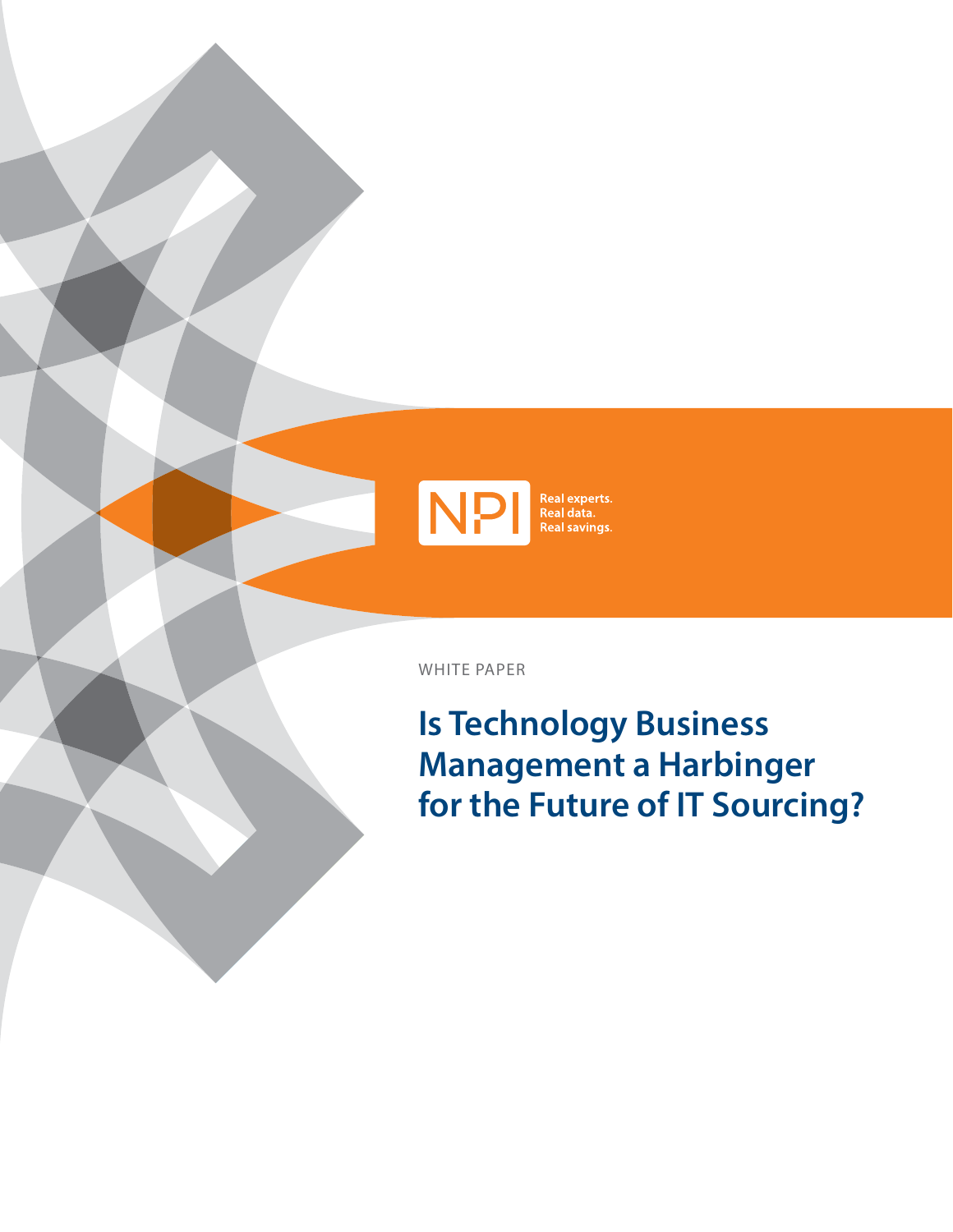

Enterprises are spending more and more on IT, and that trend is not going to change. The bigger this spend becomes, the more questions the CIO gets from the CEO and CFO. That's leading to (long overdue) advancements in IT financial management methods and tools – which is positive news for organizations that seek IT sourcing excellence.

Despite the monumental business advancements driven by enterprise IT in every industry, IT in many organizations is still viewed as a cost-driver rather than a value-creator. Among a set of progressive IT leaders, there's an emerging movement to change the conversation with the CEO and CFO – to drive IT decision-making and business alignment by talking about IT *in their language*.

One practical issue is that the granularity and transparency inherent in managing other cost categories (human capital or real estate, for example) is difficult to achieve in IT. Traditional metrics like ROI, fixed versus variable cost ratios, and budget forecasting are harder to discern given the expanse, complexity and shared nature of the IT estate. As a result, CIOs have found it challenging to precisely quantify and communicate the value of IT spend to the CEO and CFO in a way that facilitates assessment and decision-making (particularly for infrastructure). These stakeholders may recognize the importance of IT to the organization, but when it comes to allocating more funds, discontinuing a service or empowering IT to have an equal voice at the executive table, the business case is not always easy to understand.

In addition to that practical challenge, the unstoppable migration of enterprise IT to the cloud is re-defining the role of the CIO into a broker of third-party IT services. Best practices for selecting and managing a multi-vendor virtual enterprise IT estate are evolving in real time. This is driving the need for increased sophistication in IT financial management and vendor management.

The pressure to grow and innovate is enterprise-wide, and IT is the heartbeat of many of these initiatives. Information technology spending, the number of moving parts it contains, business demand and mission-criticality will unquestionably continue to increase. Many businesses are responding with rigor by implementing IT-specific management approaches and best practices that minimize IT costs, optimize value and empower strategic decision-making alignment.

One example is IT Asset Management (ITAM), which combines financial, contractual and inventory best practices to manage the lifecycle of IT assets. Another, more narrowly focused example is Financial Management for IT Services (ITFM). A derivative of the ITIL process framework, ITFM aims to optimize the cost and quality of IT services to promote accurate and cost-effective stewardship of IT assets and resources. Software Asset Management (SAM) best practices – also referenced in the ITIL framework – have been adopted by many businesses as a way to optimize the full software lifecycle from purchase and deployment to utilization and disposal.

 ITAM, ITFM and SAM have been around for a while, but these disciplines are now gaining momentum and traction as IT spending grows.

There are differences, overlap and interconnectivity between these IT management approaches. However, they all represent the evolution towards an approach that is more centralized, formalized and precise – one that fosters agility and cost control, and is more aligned with the way other areas of the business are managed.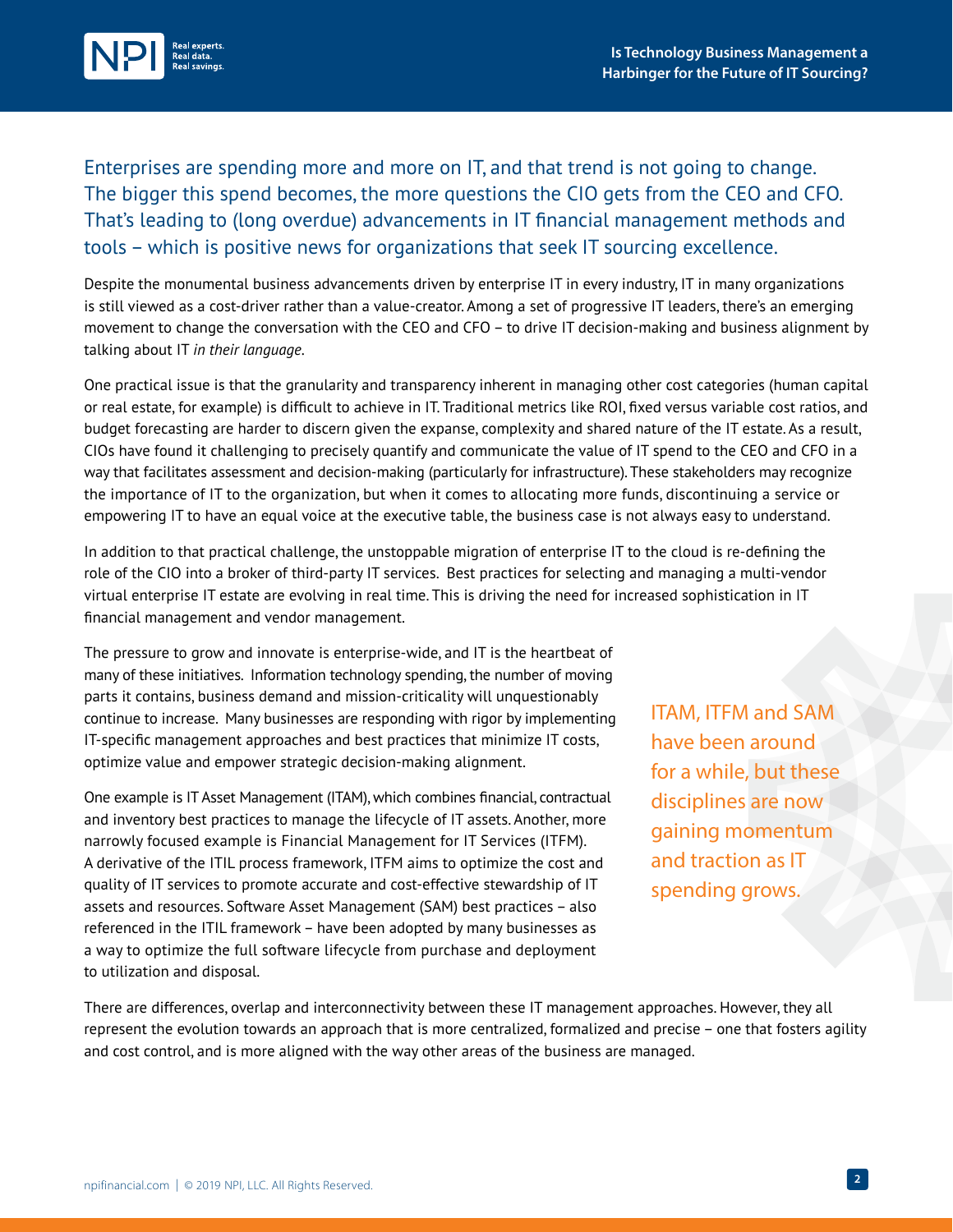



## **Technology Business Management (TBM) – A Progressive Approach to IT and Business Alignment**

On one forefront of the evolution of IT management is Technology Business Management (TBM). According to the TBM Council, it "provides a practical, applied discipline for maximizing the value of the IT investment portfolio by enabling technology leaders and their business partners to collaborate on business aligned decisions. Relying on transparency, TBM defines a foundation for managing supply and demand by enabling financial and performance trade-offs needed to optimize run-the-business spending and improve change-the-business investments."

Founded in 2008, the TBM Council addresses the chasm between IT and executive leadership. Where other IT management approaches focused on managing and measuring IT against IT-specific metrics, the TBM Council has acknowledged the need for IT to be managed in closer alignment with the business. As such, they have created a framework of best practices and benchmarks that provides a shared decision-making model for technology and business leaders. With more than 1,100 IT leaders on the council (including CIOs, CFOs and COOs), and hundreds of world-class companies adopting its framework, TBM has quickly emerged as one of the most progressive and comprehensive approaches to IT management.

TBM provides value in the following ways:

- <sup>◾</sup> Transparency. How much does it cost to provide a specific IT capability to a user or department? How is IT actually consumed within the business? TBM challenges businesses to provide greater transparency into IT costs and utilization – which in turn creates more informed business and IT decisions.
- Drives greater value for every dollar spent on IT. The TBM framework incorporates multiple metrics for IT cost/value optimization including return on IT assets (ROITA), unit cost versus benchmarks, TCO by business application and more.
- **Improves the precision of cost allocation. Equipped with greater transparency** into IT consumption and spending patterns, TBM enables IT leaders to allocate IT costs more accurately.
- Changes the conversation between IT and finance. Using the TBM framework, IT leaders are able to break down the traditional language barrier that exists between themselves and their C-level peers. By providing sound, meaningful analysis of IT performance and costs as it relates to specific business initiatives, TBM enables IT leaders to participate in conversations that shape revenue and competitive strategy.
- Moves costs from run-the-business to grow-the-business. IT cost benchmarking, IT consumption analysis, and fixed cost vs. variable cost ratio optimization are just three TBM-related practices that can lead to cost optimization. These activities, among others, work to emancipate budget dollars that can be repurposed for innovation projects that will grow the business.

One way to think of the financial management element of TBM is "activitybased costing for IT." It puts every IT investment into a business-need context, which drives a different, more enlightened dialogue. "Wow, that's what it really costs to deliver this service? Do we really want to spend this much for that? Should we find another way?"

This helps non-IT executives understand where IT investments are going and participate in determining whether to increase or decrease specific investments.

It also clearly reveals redundancies and resources with low utilization.

Finally, it provides a basis for scenario modeling so companies can readily quantify financial impact of various alternatives before making final decisions.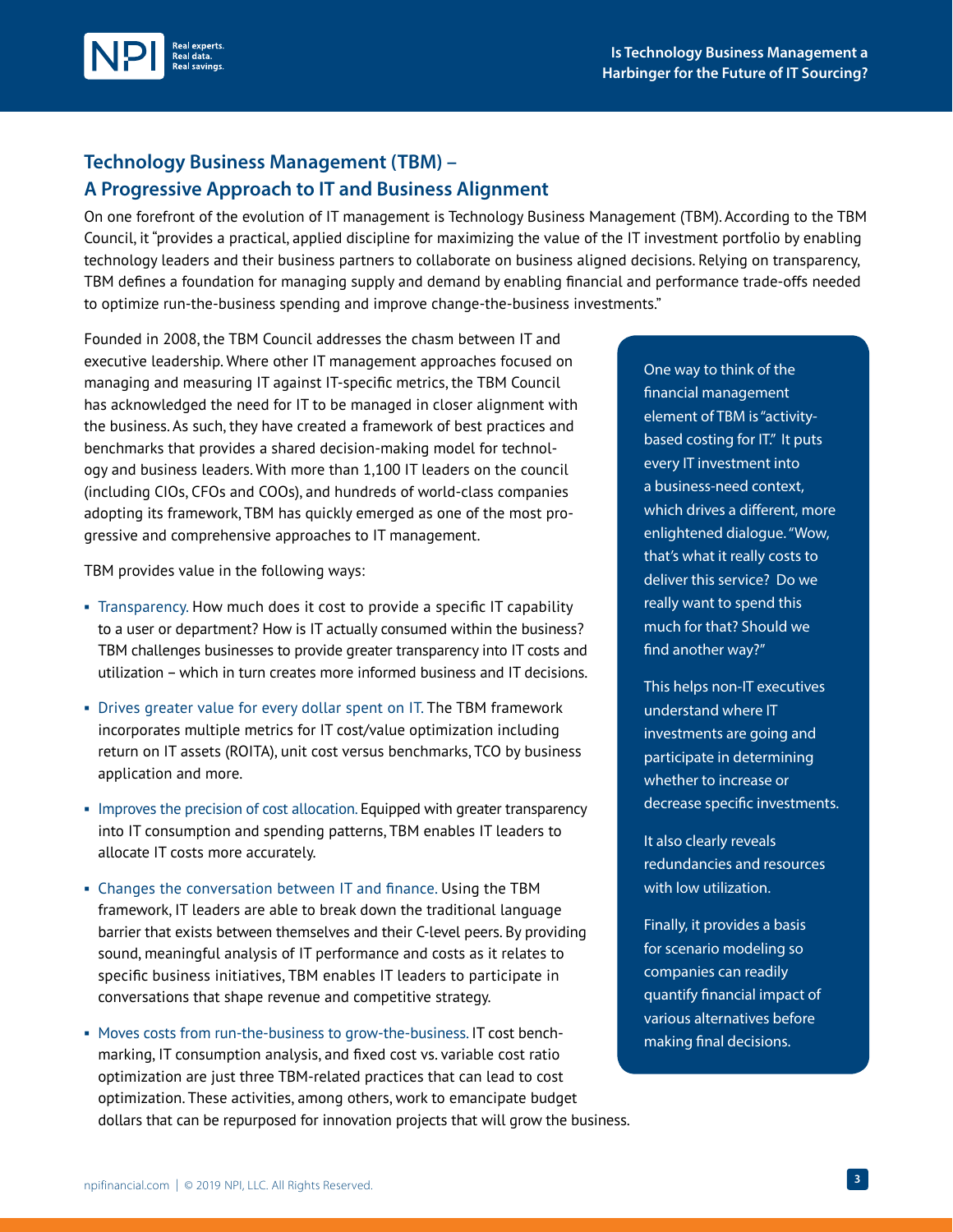

At NPI, we're excited about the TBM movement – not only because our IT spend management services dovetail perfectly with its objectives, but also because it supports the evolution of clear best practices for IT financial management that will ultimately make IT sourcing a faster and easier process.

## **TBM Intersects with IT Sourcing Excellence**

The TBM framework extends well into the IT sourcing domain, and stands to transform the way this function is viewed by the business. Like IT itself, IT sourcing has outgrown its departmental and functional boundaries. It has evolved from a tactical set of activities into a critical lever in strategic business management. The way in which technology products and services are procured, and the way in which those costs are managed over the lifetime of the IT investment, has a direct bearing on business performance.

TBM and strong IT sourcing share the same cornerstone – cost transparency. To effectively manage IT and align its operations, cost and strategy with the business, IT leaders must have greater visibility into IT spend. Who is using what IT resources today? What resources will be required tomorrow? How much do those resources cost? Are those costs in line with fair market value? In what areas are IT resources overburdened and/or underutilized? Are there redundancies? How do current product use rights and SLAs impact IT costs and performance?

These questions (and others) factor into optimizing the value of every dollar spent on IT. Yet, NPI has observed that most IT sourcing organizations lack critical vendor-specific benchmark data and licensing expertise. This knowledge is crucial to optimizing licensing and securing best-in-class pricing business terms that will support current and future requirements. Without this information, and the cost and consumption transparency it provides, companies cannot effectively deploy TBM. This further validates the important role that IT sourcing plays in the TBM framework.

Companies that use the TBM framework, or those that are simply exploring ways to better align IT and business strategy, are advised to build a strong foundation for IT cost transparency. This means having access to IT benchmarking expertise, fair market value pricing intelligence across a broad set of vendors, and an understanding of the myriad licensing/ subscription programs they offer (and the associated contractual terms).

The value this information delivers spreads far and wide across the business ecosystem. It minimizes IT overspending, and allows enterprises to make their technology budget go further. In some cases, it gets rid of redundancies and underutilization of IT resources (for example, eliminating excess server capacity or right-sizing software assurance). Less IT cost waste means more funding for innovation, and smarter deployment of capital. It also helps mitigate the risks associated with vendor audits.

The enterprise IT climate outside of the four walls of the business has become increasingly challenging for sourcing professionals to navigate. The consumerization of IT – fueled by mobility and cloud computing – is fundamentally changing the way vendors do business. There are new offerings, licensing and subscription programs every day. The confusion quotient for product use rights and SLAs is growing for some vendors (for example, Microsoft), as others turn to overly standardized, inflexible contract terms.

Meanwhile, many vendors – especially enterprise software – are using audits (either official or under the guise of software asset management engagements) as a tactic to increase revenues and shorten the customer's upgrade path. They're also benefitting from rampant shadow IT spending that erodes enterprise leverage at the negotiation table.

NPI helps neutralize these threats. We provide vendorspecific price benchmark and license optimization services that help clients cut IT purchase costs and improve business terms.